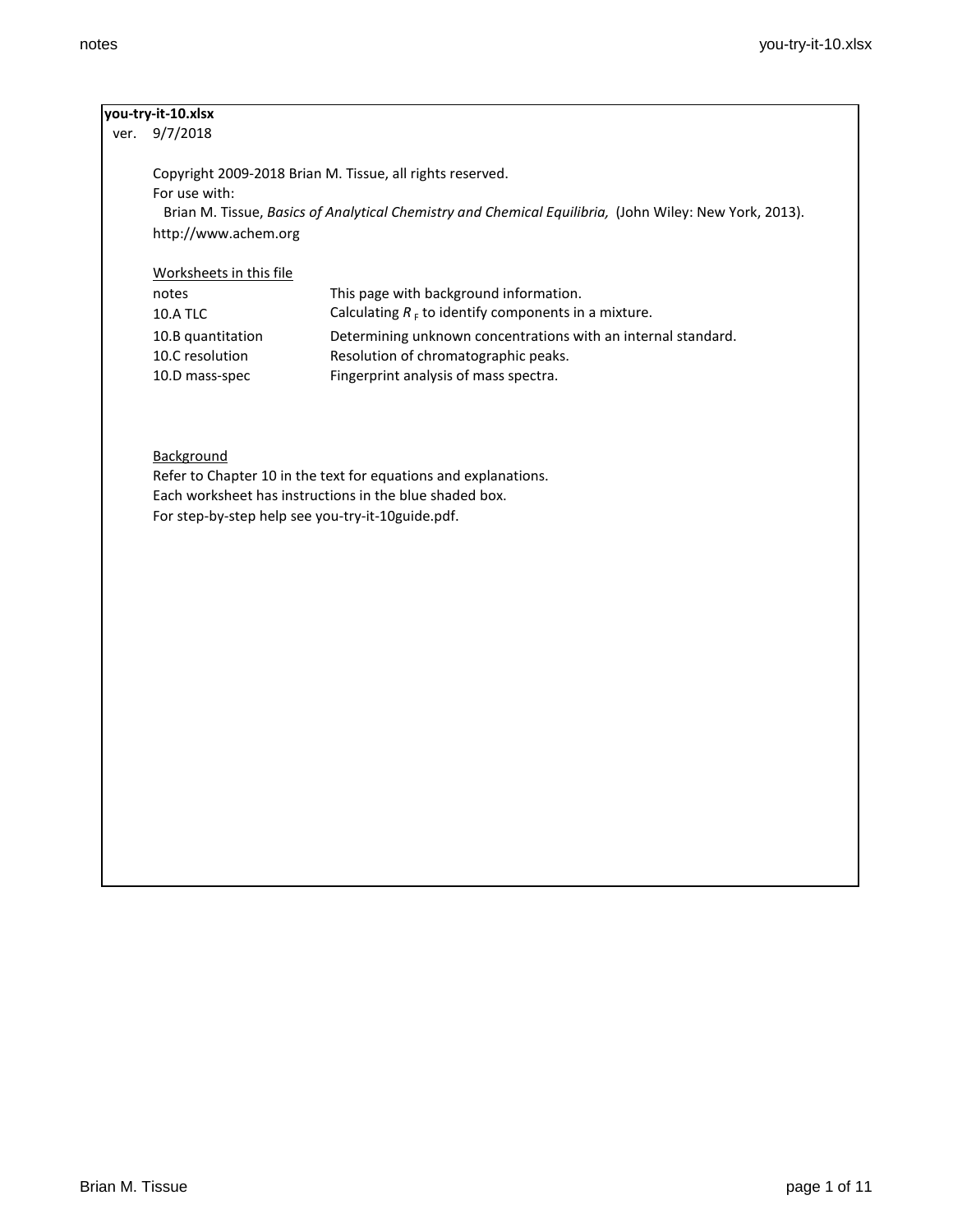## **You-Try-It 10.A TLC**

Table 10.A.1 lists the spot positions for a standard solution and Table 10.A.2 lists results for an unknown mixture.

1. Calculate  $R_F$  for each spot in the reference mixture.

2. Calculate  $R_F$  for each spot in the unknown mixture and identify analytes.

| Table 10.A.1 Reference |                    |                            |         |                | Table 10.A.2 Unknown mixture |       |               |
|------------------------|--------------------|----------------------------|---------|----------------|------------------------------|-------|---------------|
| spot                   | analyte            | migration<br>distance (cm) | $R_{F}$ | spot           | migration<br>distance (cm)   | $R_F$ | analyte       |
| 1                      | unknown            | 0.2                        |         | 1              | 0.4                          |       |               |
| 2                      | unknown            | 0.4                        |         | $\overline{2}$ | 1.1                          |       |               |
| 3                      | tyrosine           | 0.6                        |         | 3              | 3.4                          |       |               |
| 4                      | lysine             | 1.1                        |         | 4              | 4.9                          |       |               |
| 5                      | glycine            | 2.0                        |         | 5              | 5.2                          |       |               |
| 6                      | alanine/tryptophan | 2.6                        |         | 6              | 6.0                          |       |               |
| 7                      | methionine         | 3.0                        |         |                |                              |       |               |
| 8                      | phenylanlanine     | 3.5                        |         |                | 7.1                          |       | solvent front |
| 9                      | valine             | 3.8                        |         |                |                              |       |               |
| 10                     | isoleucine         | 4.3                        |         |                |                              |       |               |
| 11                     | leucine            | 4.5                        |         |                |                              |       |               |
| 12                     | proline            | 5.3                        |         |                |                              |       |               |
|                        | solvent front      | 6.2                        |         |                |                              |       |               |

data adapted from: Poole, C. F.; Poole, S. K. *Analytical Chemistry* , **1989**, *61* , 12571.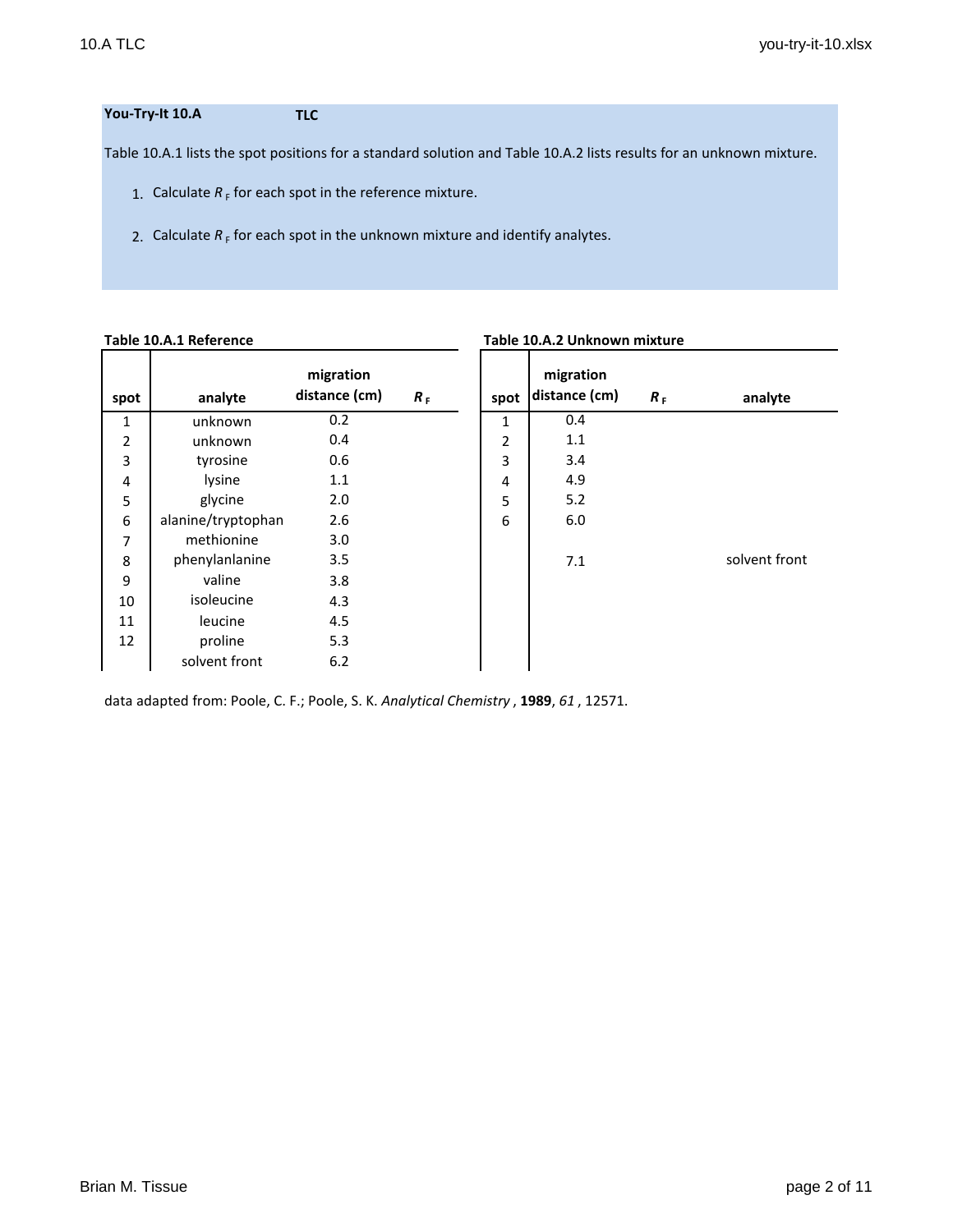# **You-Try-It 10.B Quantitation with Internal Standards**

Table 10.B.1 lists the retention times and integrated areas for a standard mixture. Table 10.B.2 and 10.B.3 lists the retention times and integrated areas for two unknown mixtures.

- 1. Use the peak area data in Table 10.B.1 to determine sensitivity factors for each analyte. The standard mixture contained 2000 ppm of each analyte in 40:60 ethanol-water solvent.
- 2. Use the sensitivity factors and the data in Tables 10.B.2 and 10.B.3 to determine the concentration of each analyte. The internal standard is spiked in at 2000 ppm.

| <b>Table 10.B.1</b> |                  |                     |               |               |                 |
|---------------------|------------------|---------------------|---------------|---------------|-----------------|
|                     | <b>Retention</b> |                     | Concentration | Peak Area     | <b>Relative</b> |
| Peak                | Time (min)       | identity            | (ppm)         | $(\mu V * s)$ | Sensitivity     |
| 1                   | 1.51             | methanol            | 2000          | 2370          |                 |
| 2                   | 1.79             | ethanol             | 40%           | 949746        |                 |
| 3                   | 1.97             | 2-propanol          | 2000          | 3853          |                 |
| 4                   | 2.46             | 1-propanol          | 2000          | 4073          |                 |
| 5                   | 3.15             | ethyl acetate       | 2000          | 1424          |                 |
| 6                   | 3.34             | 2-methyl-1-propanol | 2000          | 4291          |                 |
| 7                   | 3.98             | 1-butanol (IS)      | 2000          | 3628          |                 |
| 8                   | 5.45             | 3-methyl-1-butanol  | 2000          | 4428          |                 |
| 9                   | 5.51             | 2-methyl-1-butanol  | 2000          | 3812          |                 |

### **Table 10.B.2 Gas chromatographic data for a bourbon whiskey spiked with 2000-ppm IS.**

|      | <b>Retention</b> |                     | Peak Area     | <b>Relative</b> | Concentration |
|------|------------------|---------------------|---------------|-----------------|---------------|
| Peak | Time (min)       | identity            | $(\mu V * s)$ | Sensitivity     | (ppm)         |
| 1    | 1.54             | methanol            | 83.5          |                 |               |
| 2    | 1.85             | ethanol             | 1943410       |                 |               |
| 3    |                  | 2-propanol          | ND.           |                 |               |
| 4    | 2.49             | 1-propanol          | 131.9         |                 |               |
| 5    |                  | ethyl acetate       | 213.8         |                 |               |
| 6    |                  | 2-methyl-1-propanol | 832.5         |                 |               |
| 7    |                  | 1-butanol (IS)      | 5469.7        |                 |               |
| 8    |                  | 3-methyl-1-butanol  | 2724.7        |                 |               |
| 9    | 1.97             | 2-methyl-1-butanol  | 1122.2        |                 |               |
|      |                  |                     |               |                 |               |

## **Table 10.B.3 Gas chromatographic data for an Irish whiskey spiked with 2000-ppm IS.**

|      | <b>Retention</b> |                     | Peak Area     | <b>Relative</b> | Concentration |
|------|------------------|---------------------|---------------|-----------------|---------------|
| Peak | Time (min)       | identity            | $(\mu V * s)$ | Sensitivity     | (ppm)         |
| 1    | 1.56             | methanol            | 83.5          |                 |               |
| 2    | 1.85             | ethanol             | 1680398       |                 |               |
| 3    | ---              | 2-propanol          | <b>ND</b>     |                 |               |
| 4    | 2.5              | 1-propanol          | 231.8         |                 |               |
| 5    | 3.17             | ethyl acetate       | 47.1          |                 |               |
| 6    | 3.37             | 2-methyl-1-propanol | 103.6         |                 |               |
| 7    | 3.99             | 1-butanol (IS)      | 5267.7        |                 |               |
| 8    | 5.46             | 3-methyl-1-butanol  | 323           |                 |               |
| 9    | 5.52             | 2-methyl-1-butanol  | 119.9         |                 |               |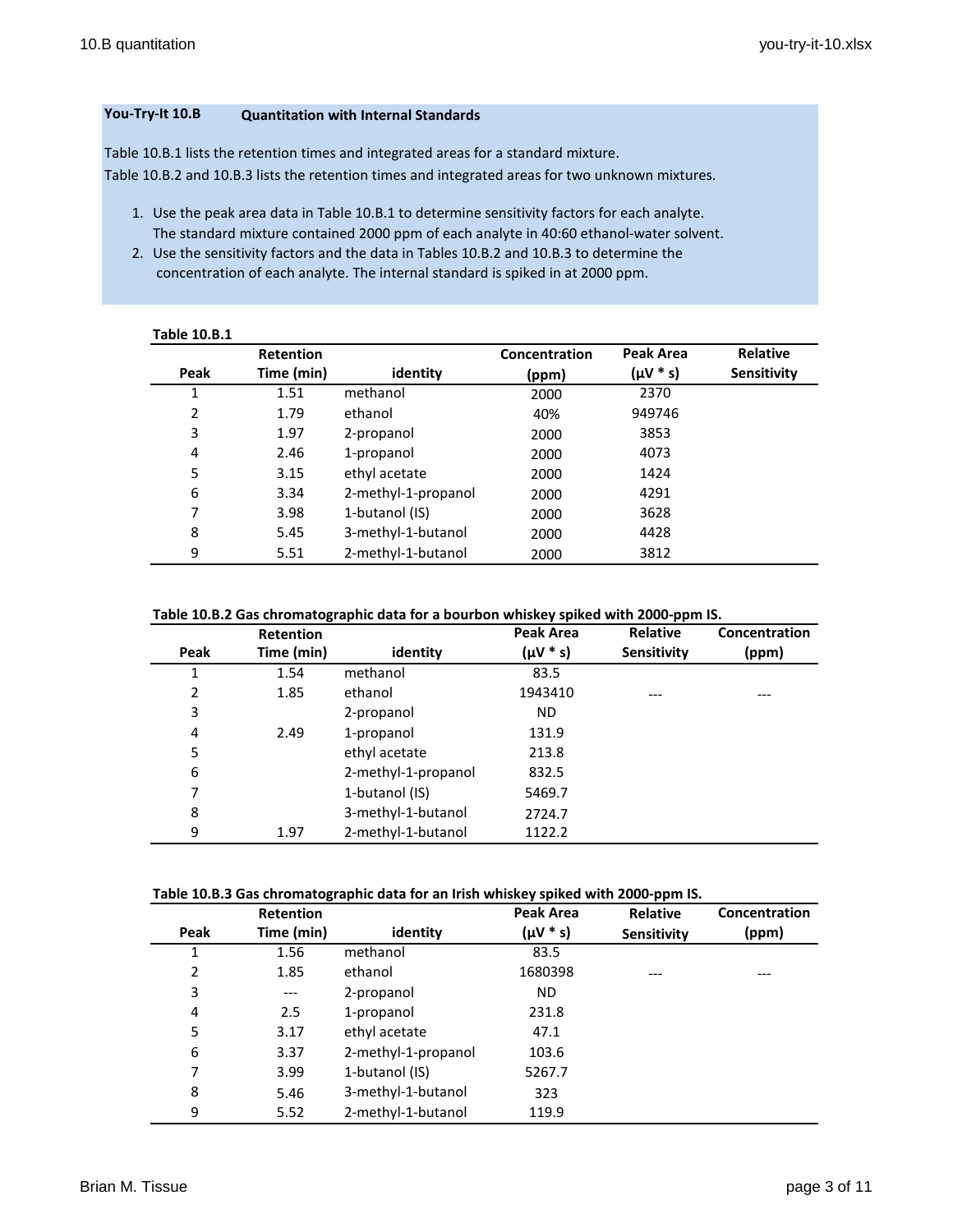

Figure 10.B.1. Chromatogram of 2000-ppm standard solution.



Figure 10.B.2. Chromatogram of a whiskey spiked with 2000-ppm internal standard.



Figure 10.B.2. Chromatogram of a whiskey spiked with 2000-ppm internal standard.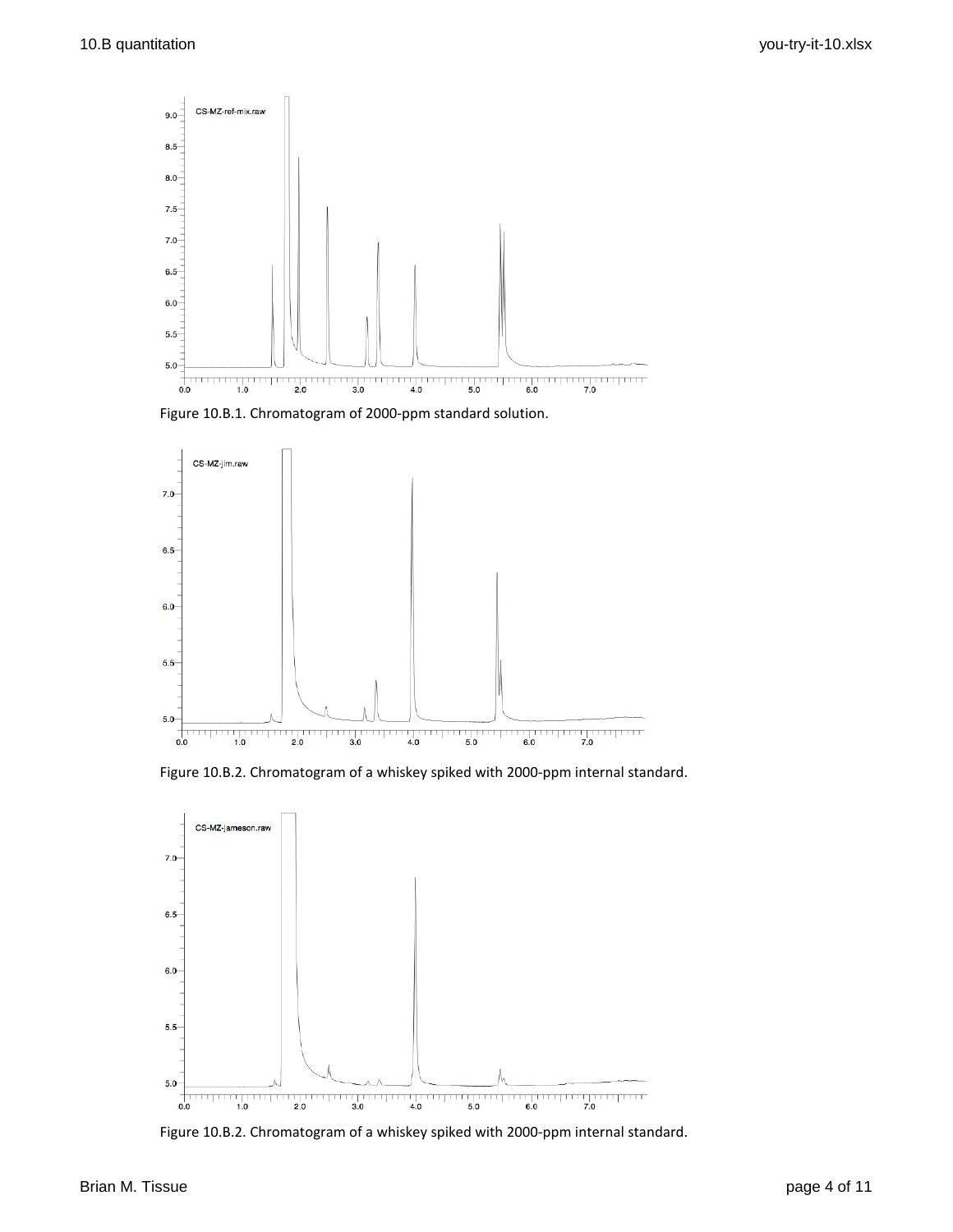# **You-Try-It 10.C Chromatographic Resolution**

Tables 10.C.1 and 10.C.2 list retention times and peak widths for the chromatograms below each table.

1. Calculate the resolution of the close pairs in each chromatogram.



|  | Table 10.C.2 GC peak parameters for a column with $N = 800$ . |  |  |
|--|---------------------------------------------------------------|--|--|
|--|---------------------------------------------------------------|--|--|

|                                                                                                                           |                | Retention    | <b>Base Width</b>     |                              |                           |                  |         |
|---------------------------------------------------------------------------------------------------------------------------|----------------|--------------|-----------------------|------------------------------|---------------------------|------------------|---------|
|                                                                                                                           | Peak           | Time (min)   | (min)                 | $\pmb{R}$                    |                           |                  |         |
|                                                                                                                           | $\mathbf{1}$   | 1.4          | 0.26                  |                              |                           |                  |         |
|                                                                                                                           | $\overline{2}$ | $1.8\,$      | 0.28                  |                              |                           |                  |         |
|                                                                                                                           | 3              | $\mathsf{3}$ | 0.5                   |                              |                           |                  |         |
|                                                                                                                           | 4              | 3.4          | 0.51                  |                              |                           |                  |         |
|                                                                                                                           | 5              | 4.5          | 0.7                   |                              |                           |                  |         |
|                                                                                                                           | 6              | 4.9          | 0.7                   |                              |                           |                  |         |
| 9<br>8<br>$\overline{7}$<br>$\,6$<br>peak height<br>5<br>$\overline{\mathbf{4}}$<br>3<br>$\overline{2}$<br>1<br>$\pmb{0}$ | $0.0\,$        | 1<br>$1.0$   | $\overline{2}$<br>2.0 | $\mathbf{3}$<br>4<br>$3.0\,$ | $\overline{5}$<br>$4.0\,$ | $\,6$<br>$5.0\,$ | $6.0\,$ |
|                                                                                                                           |                |              |                       | time (min)                   |                           |                  |         |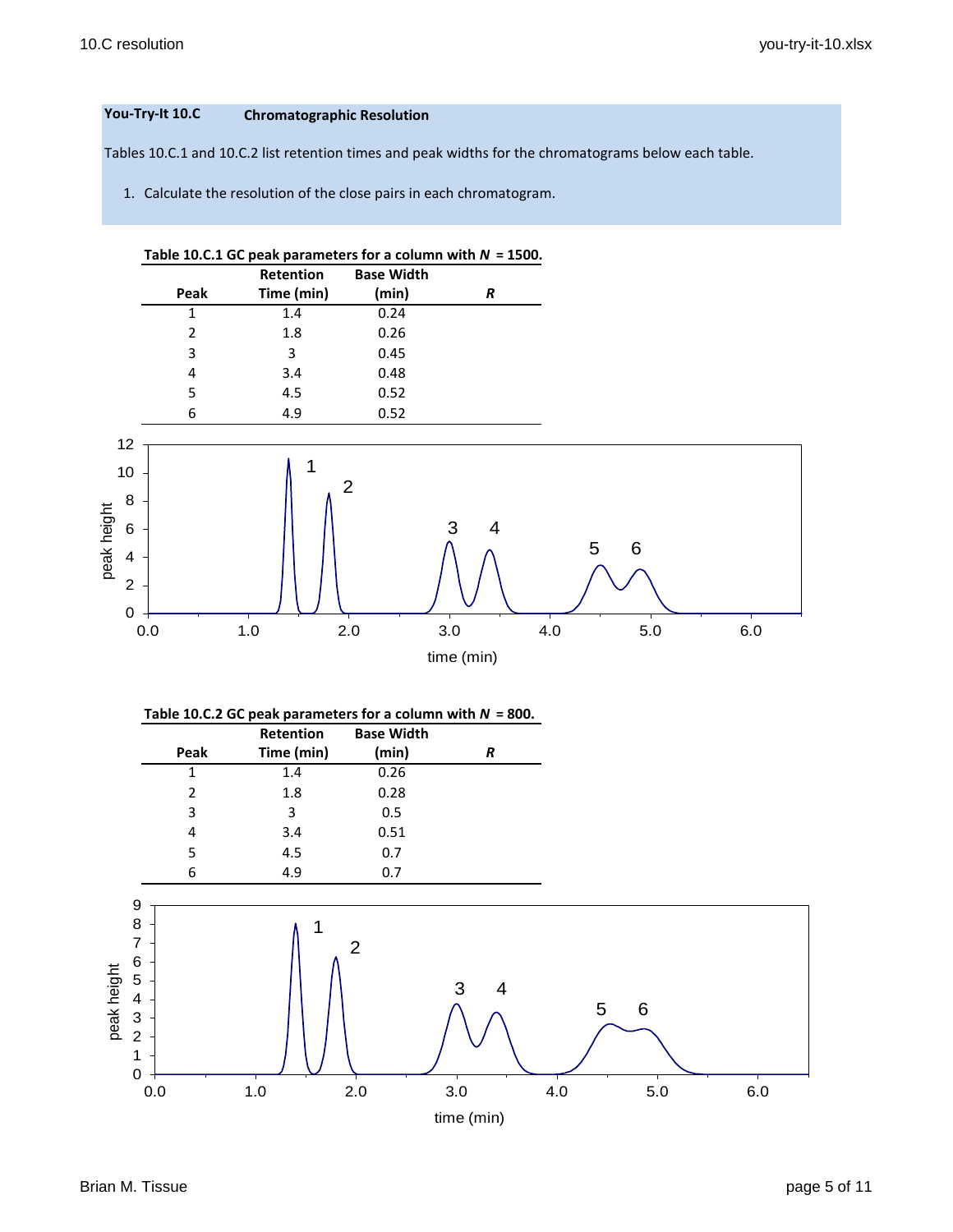# **You-Try-It 10.D Mass Spectrometry**

This worksheet contains mass spectra of several analytes.

- 1. Predict the mass of the molecular ion for each analyte.
- Comment on the intensity of this peak in the mass spectrum.
- 2. Predict the chemical formula for the three most abundant peaks in each mass spectrum.
- 3. Calculate the expected ratio for the following peaks.
	- benzene 78 and 79 chlorobenzene 112 and 114 benzoic acid 122, 123, and 124





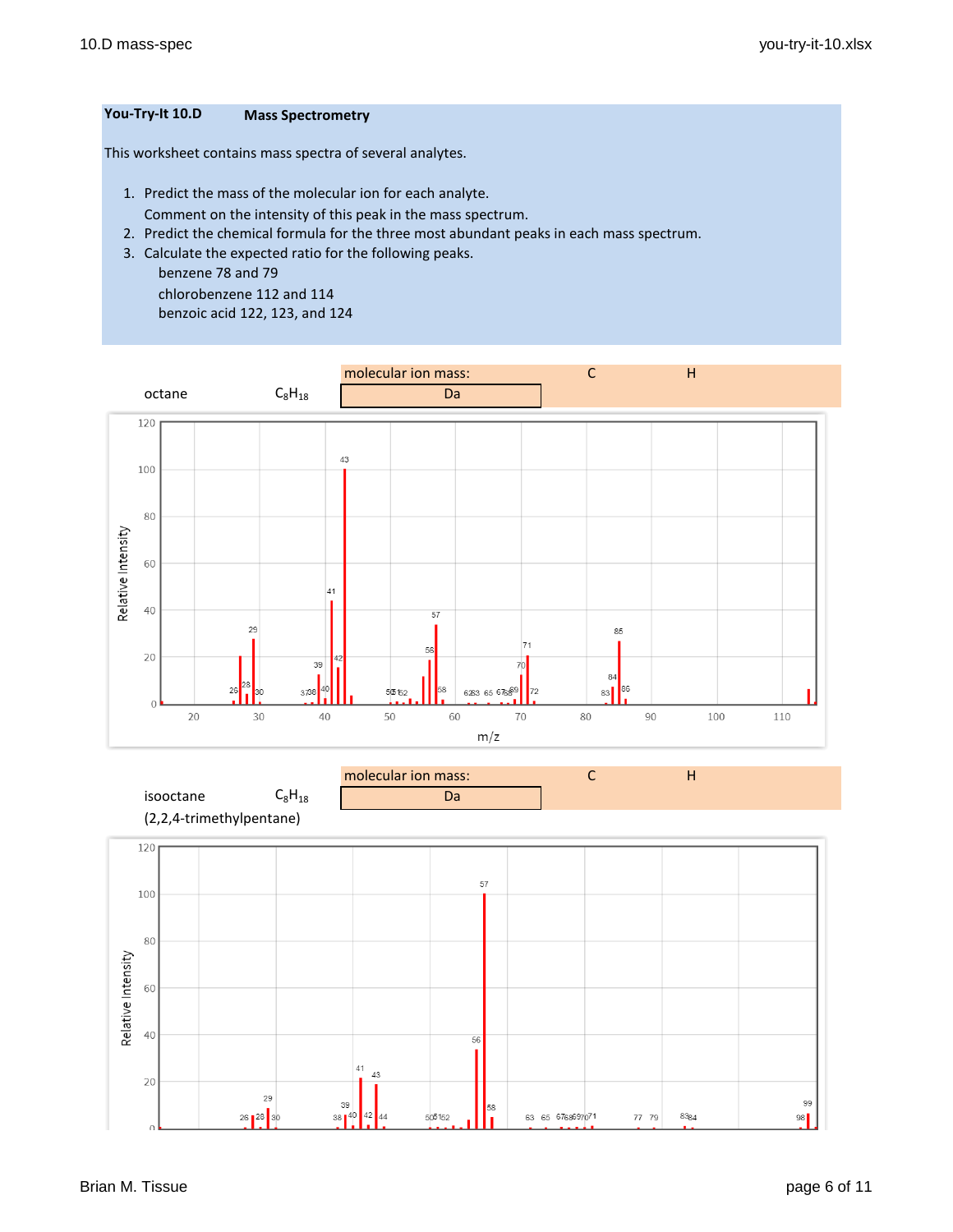





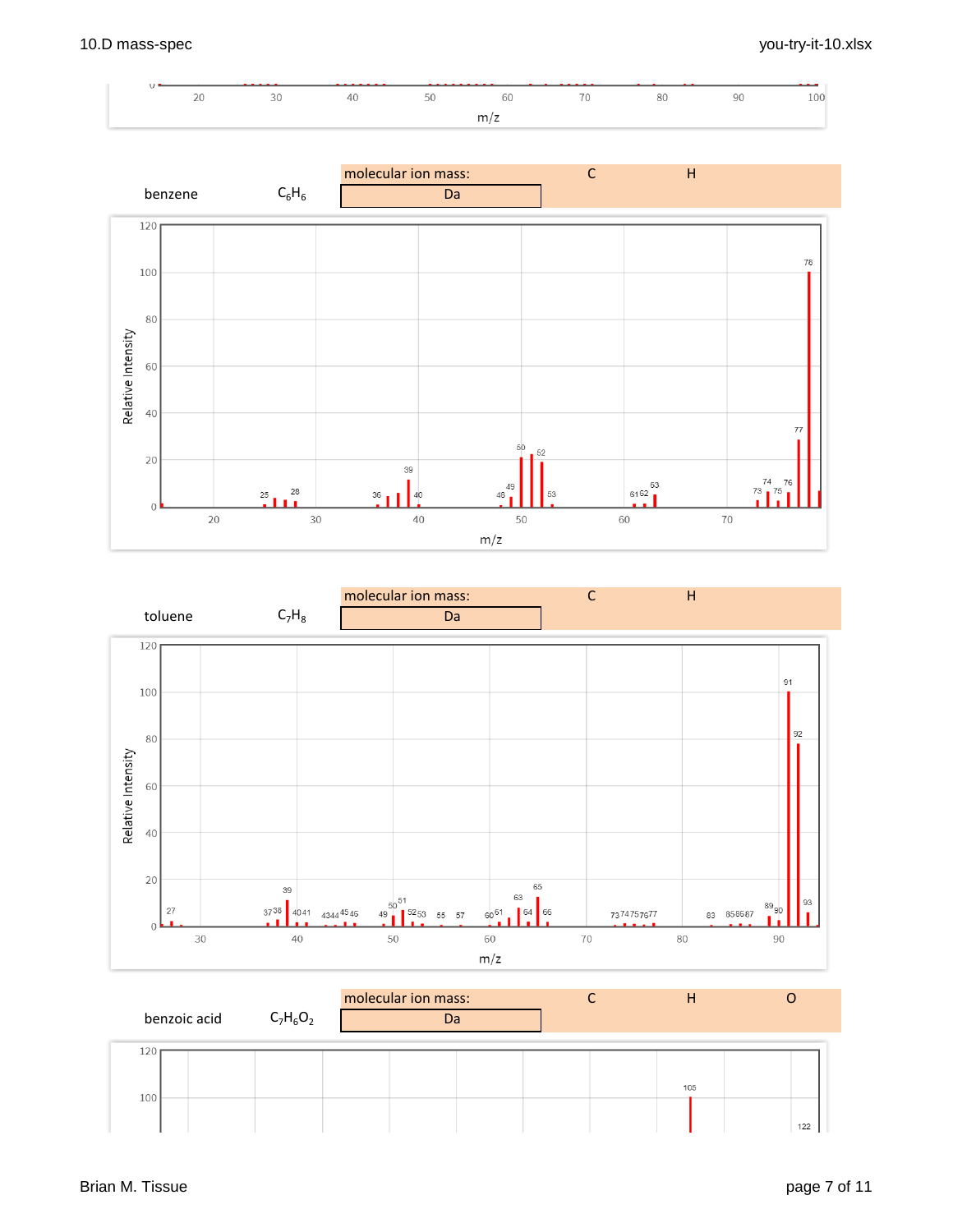



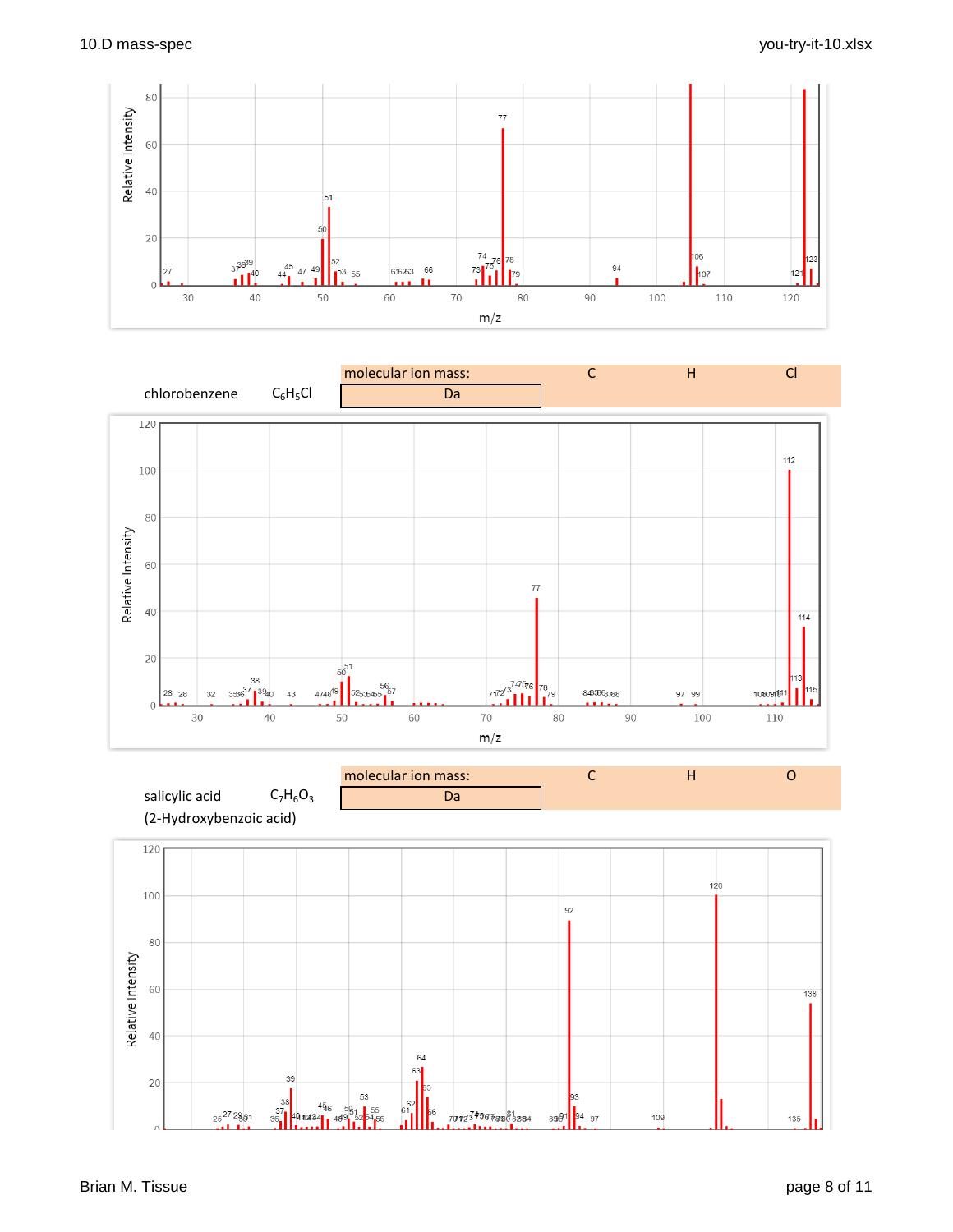





| cyclohexane | $C_6H_{12}$ | molecular ion mass:<br>Da |    |  |  |
|-------------|-------------|---------------------------|----|--|--|
| 120         |             |                           |    |  |  |
| 100         |             |                           | 56 |  |  |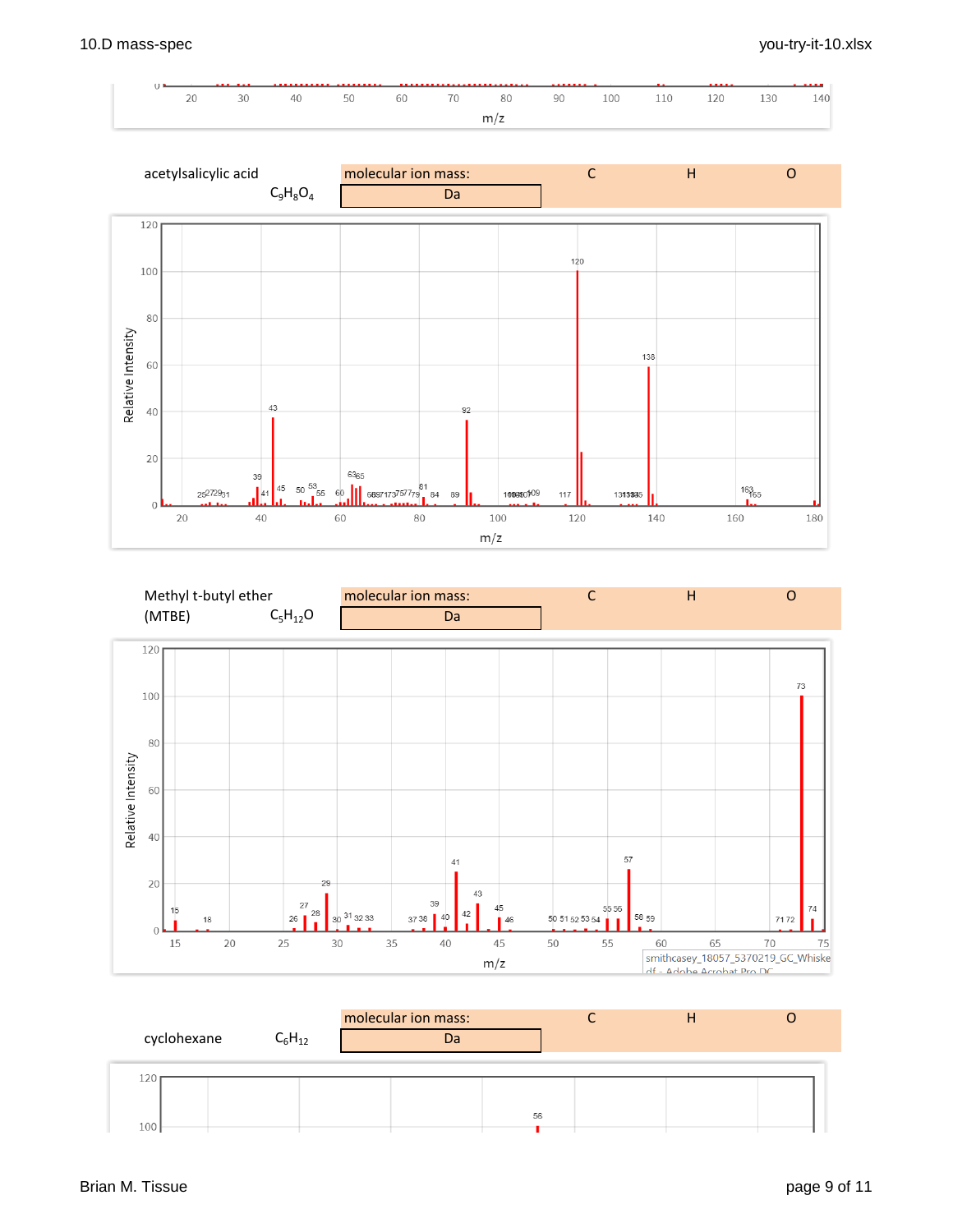